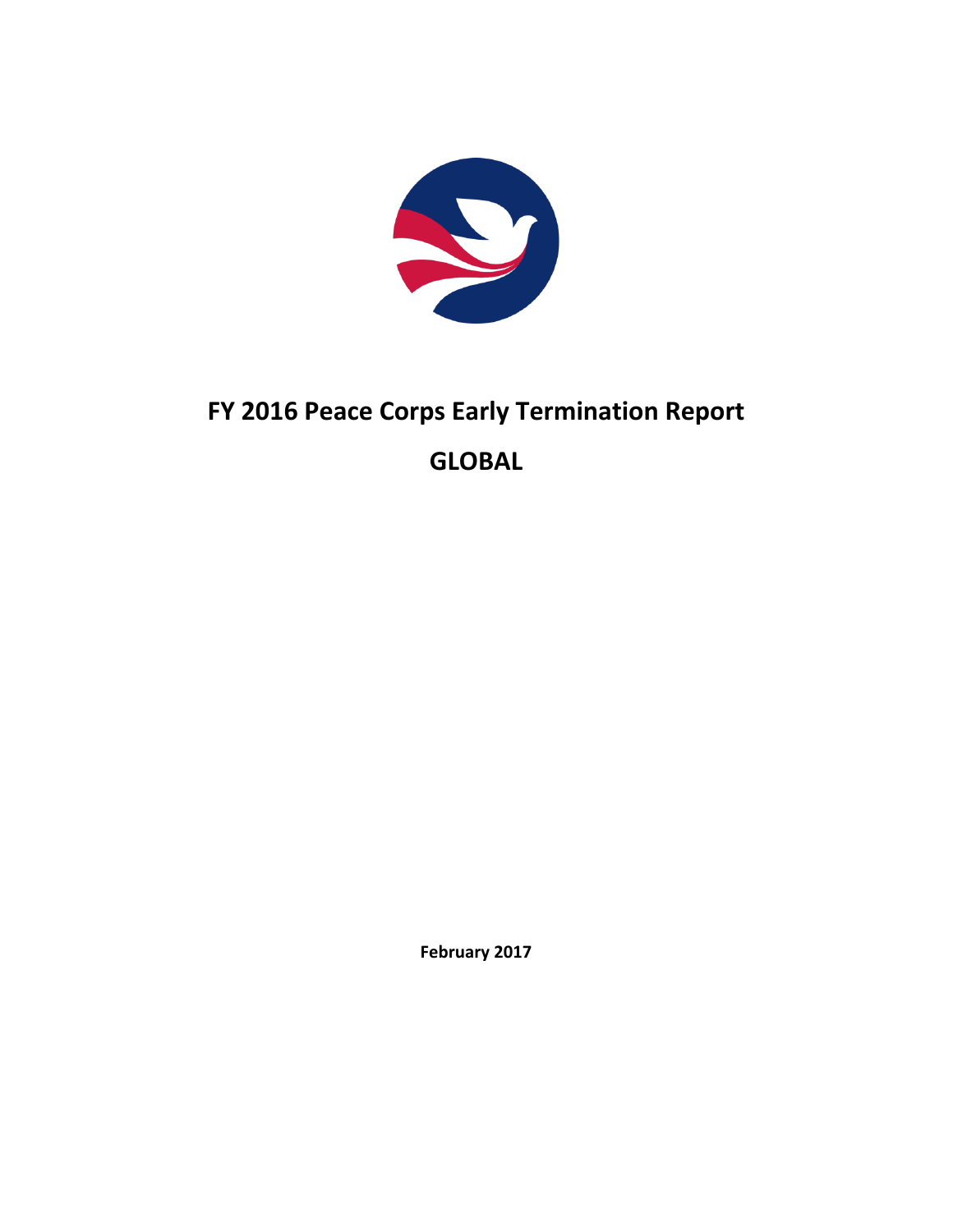#### **Overview**

Since its establishment in 1961, the Peace Corps has been guided by a mission of world peace and friendship, which it promotes through cross-cultural understanding and community-based development. Volunteers serve around the world and advance this mission by living and working with local partners, focusing their efforts in one of six programmatic sectors: Agriculture, Community Economic Development, Education, Environment, Health, and Youth in Development. Volunteers are trained to speak the local language, and their day-to-day interactions provide a unique perspective about how to best partner with local communities to address development challenges. Volunteers also share their experiences with family, friends, and the American public both during their service and when they return to the United States, further strengthening mutual understanding with other countries and cultures. 

Through this unique approach to development, the Peace Corps seeks to build strong relationships between the United States and the people of our partner nations. More than 225,000 Volunteers have served in 141 countries over the agency's 55-year history.

Given the central role of Volunteers in advancing the Peace Corps mission, there can be a significant impact on agency operations when Volunteers leave before completing two years of service.<sup>1</sup> These earlier-than-expected departures are collectively referred to as "early terminations" (ETs). When Volunteers end their service early, their departures reduce the agency's ability to contribute to the project goals and objectives that have been jointly established by the Peace Corps and the host country. This, in turn, can affect the Peace Corps' relationship with the host country and/or host communities.

The Peace Corps makes significant efforts throughout the recruitment, staging, training, and support of Volunteers to minimize early terminations. In FY 2016, the agency continues to maintain historically low early termination rates similar to the prior three years, though showing slight increases over time. Additionally, the average length of service was 22 months in FY 2016 compared to 21 months in FY 2015, signaling that Volunteers are terminating closer to completion of two years of service.

The agency outlines comprehensive policies and procedures governing the circumstances under which a Peace Corps Volunteer's service may end early. Specifically, the Peace Corps Manual stipulates that an early termination should occur when a Volunteer "cannot or should not remain in service until his or her projected completion of service (COS) date."<sup>2</sup> This manual section also identifies the four types of early termination:

- **Resignation**: A resignation is a decision made by a Volunteer who no longer wishes to continue his or her Peace Corps service.
- Medical Separation: If a Volunteer has or develops a medical condition that the Peace Corps cannot medically accommodate or resolve within 45 days, the Volunteer will be medically separated. This decision is made by the Office of Health Services in consultation with the Peace Corps medical officer at the post and, as needed, appropriate medical consultants.

 $1$  For the purposes of this report, the term "Volunteer" includes both trainees and Volunteers in the two-year Peace Corps Volunteer program. This definition does not include Volunteers who serve in the short-term Peace Corps Response program.<br><sup>2</sup> Peace Corps Manual, Section 284.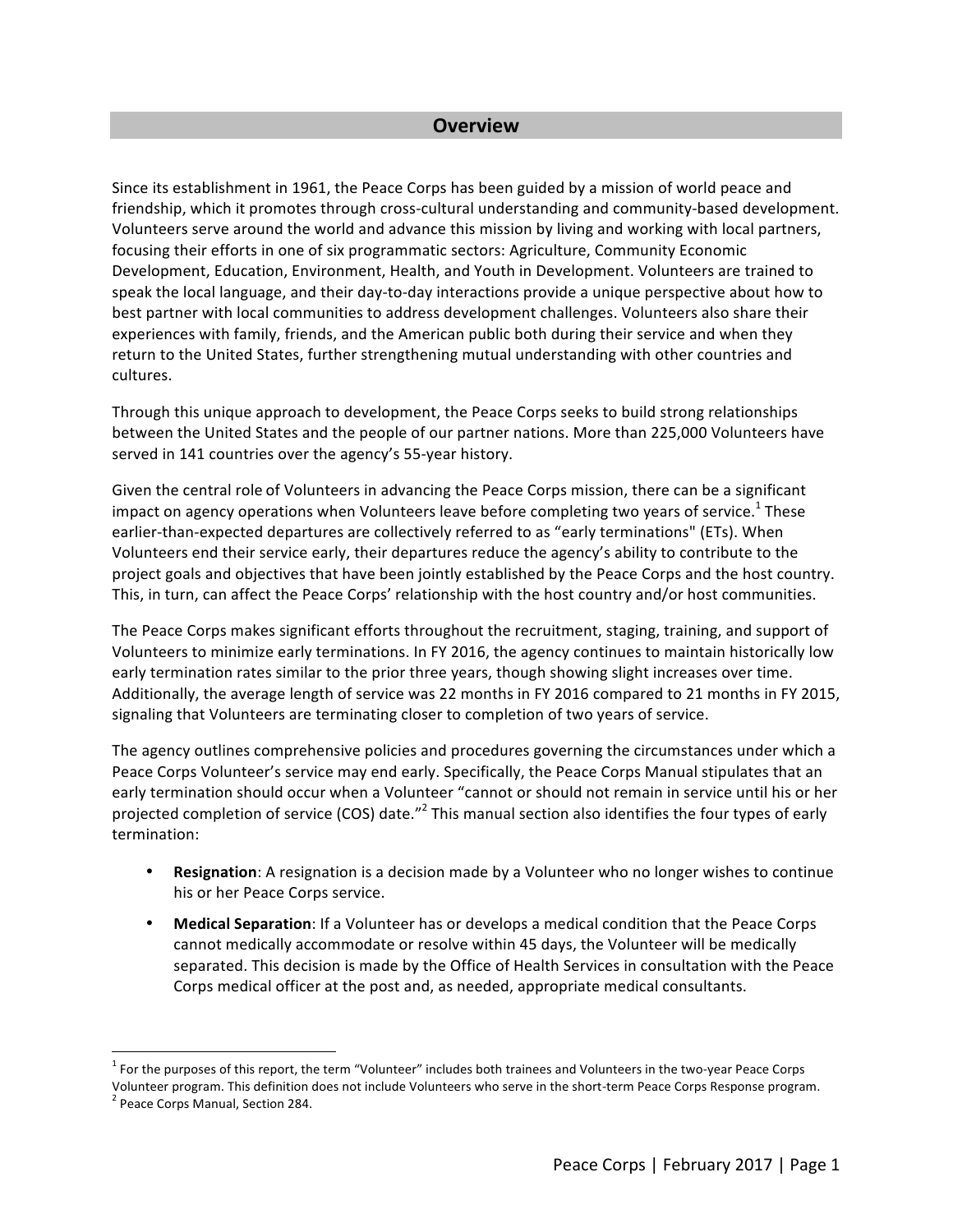- **Administrative Separation**: Pursuant to the Peace Corps Act, 22 U.S.C. 2504(i), the service of a Volunteer may be terminated at the discretion of the Peace Corps staff.<sup>3</sup> This option is invoked when a Volunteer commits a major violation of a Peace Corps policy, including policies designed to ensure their health and safety.
- **Interrupted Service:** A Volunteer may be separated with "interrupted service" status if the country director determines that circumstances beyond the control of the Volunteer make it necessary for the Volunteer to leave his or her present assignment. Because the nature of circumstances is beyond the Volunteer's control, interrupted service is not used in lieu of administrative separation. Examples of cases in which this type of early termination is used include civil unrest, conflict, and outbreaks of major diseases in the country of service that put the Volunteers' health or safety at risk.

The source for the early termination data in this report is the agency's Volunteer database (PCVDBMS). Data on the dates and reasons for early terminations are entered by post staff. These data are downloaded, cleaned, and archived<sup>4</sup> on a quarterly basis by the Office of Strategic Information, Research, and Planning (OSIRP).

This report describes several measures of early terminations. It provides the annual rate of all early terminations for fiscal year (FY) 2016 and compares the FY 2016 results to those of the previous six fiscal years. Several of the charts in this report also disaggregate the annual resignation rate as a specific type of early termination, displayed side-by-side with the overall rate of early termination.

Two additional measures—cohort rate and average length of service—are included to provide further context on the tenure of Volunteers. The report also disaggregates the annual early termination rate for FY 2016 using six demographic characteristics on which the Peace Corps collects data, pursuant to the Kate Puzey Act of 2011: sex, age group, marital status, education level, race, and ethnicity.

 $3$  Volunteers who are informed by their country director that they will be administratively separated from the Peace Corps are given a 24-hour window to voluntarily resign from their service. If they choose this alternative, they are entered into the database as a resignation.

 $<sup>4</sup>$  Data sets are archived to maintain consistency and to minimize the potential for fluctuations in annual counts due to</sup> corrections or updates to individual Volunteer records over time.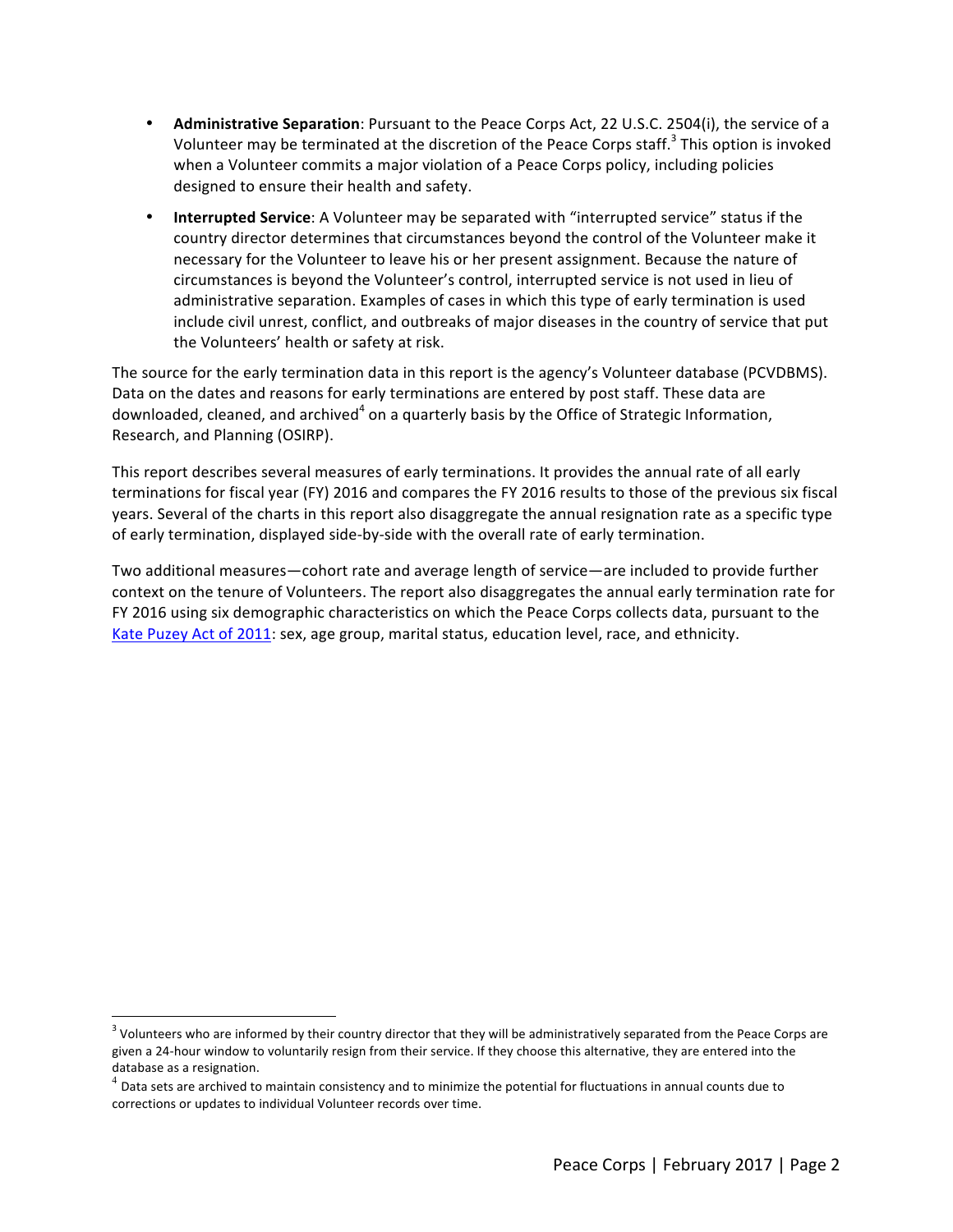### **Early Terminations by Type**

# **Percentage of Global Early Terminations in FY 2016 by Type**



Summary: In FY 2016, 1,196 Volunteers did not complete their full service. Of these 1,196 Volunteers, 775 (63% of all ETs) resigned. The second largest number of early terminations came from medical separations (304 Volunteers, or 26% of all ETs). These results are similar to FY 2015.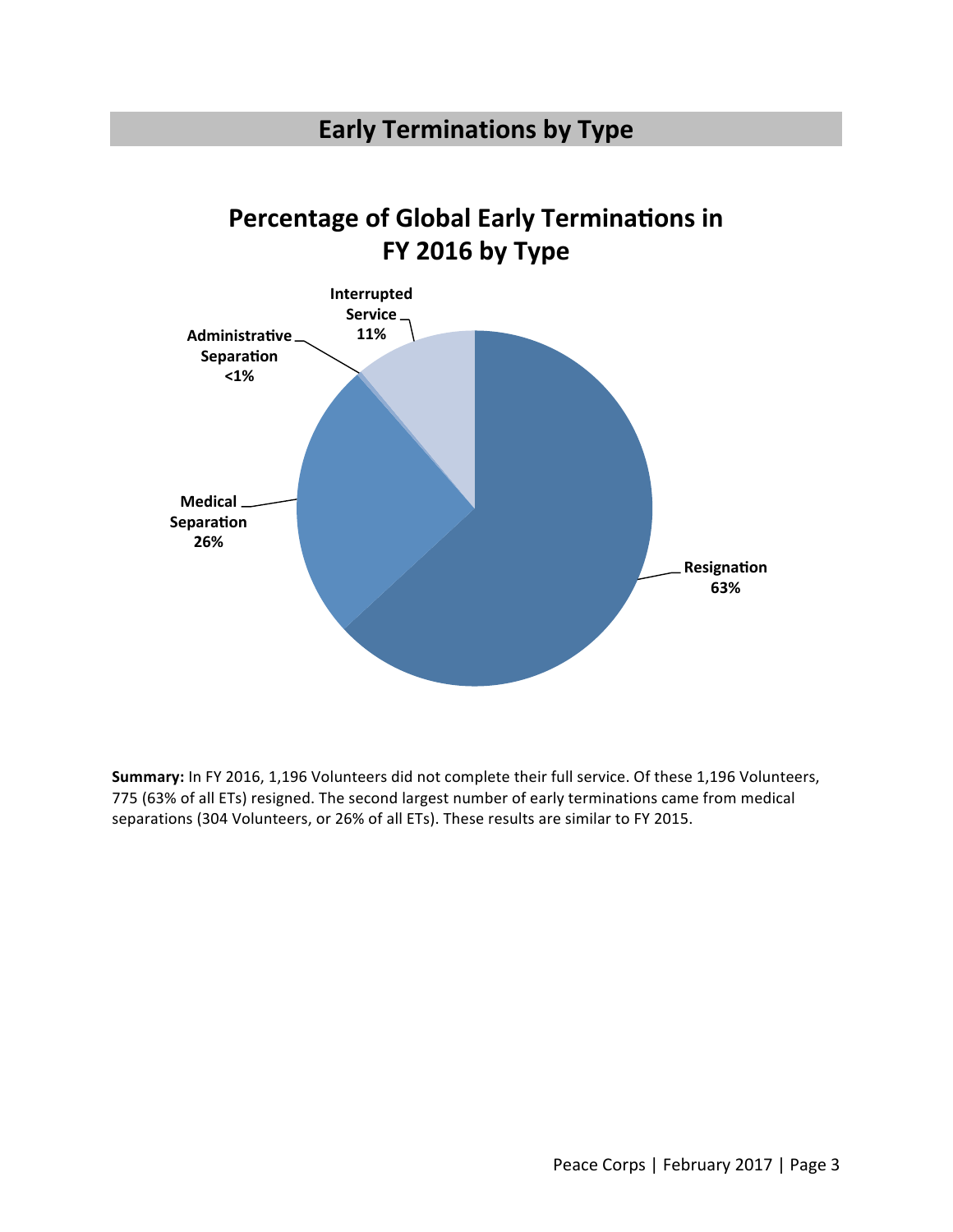

#### **Annual Early Termination and Resignation Rates**

Summary: In FY 2016, 1,196 of the 10,440 Volunteers who served (11%) did not complete their full service. Seven percent of the 10,440 Volunteers resigned. This result is similar to FY 2015, though showing slight increases over the past few fiscal years.

**Calculation**: The annual ET rate is calculated for each fiscal year as the number of Volunteers who left Peace Corps service early divided by the total number of Volunteers who served at any time during the fiscal year. This calculation is based on the enter-on-duty (EOD) date—when an individual arrives at the Peace Corps' pre-departure orientation prior to traveling to the country of service for training. Resignations consistently account for the largest number of early terminations.

$$
Annual Early Termination Rate = \frac{Number of Volumbers Early Terminating in a Fiscal Year}{Total Number of Volumbers Serving in a Fiscal Year} \times 100
$$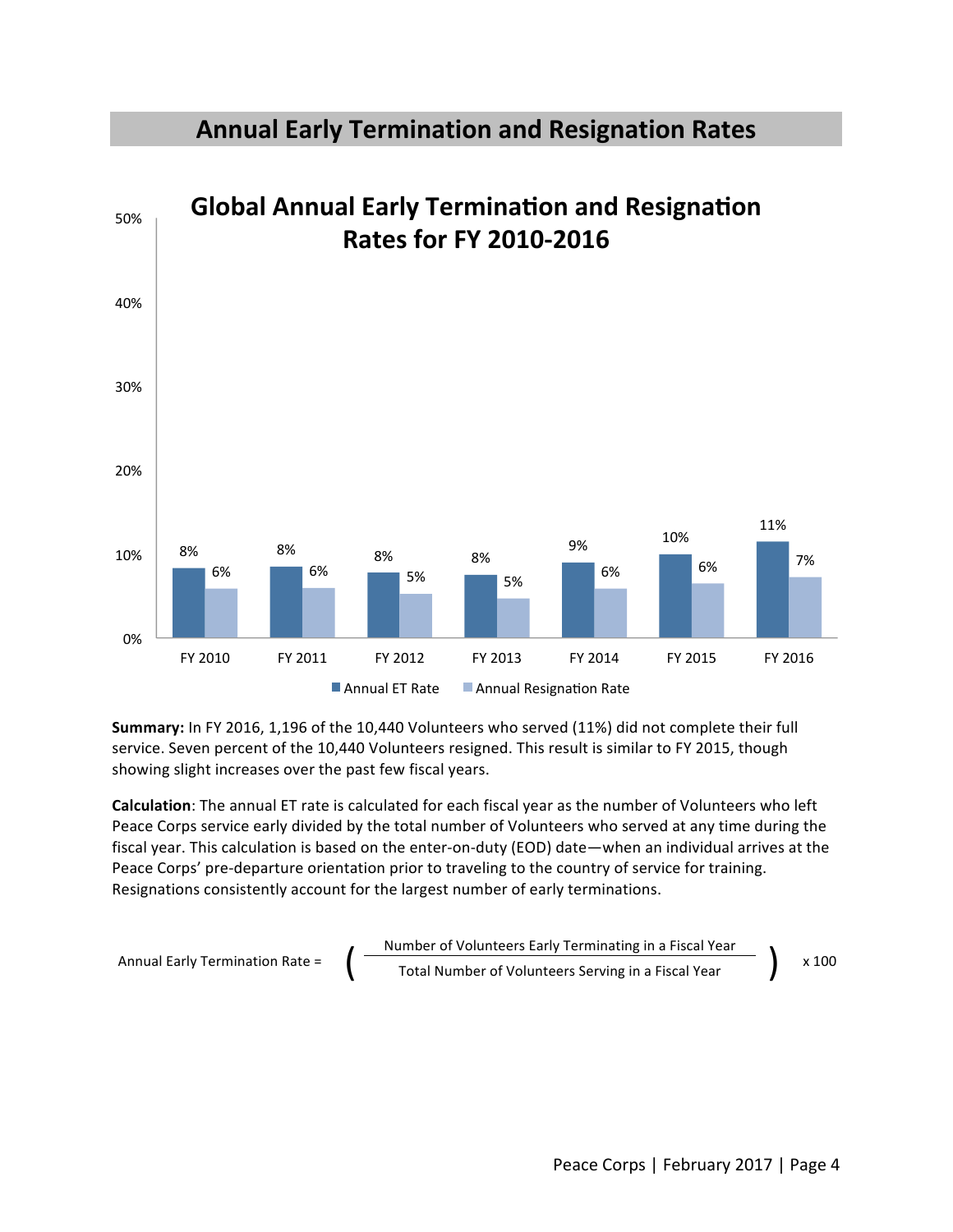#### **Cohort Early Termination and Resignation Rates**



# **Global Early Termination and Resignation Rates of Volunteer Cohorts for FY 2007-2013**

**Summary:** 851 of the 3,209 Volunteers who began their Peace Corps service in FY 2013 (27%) terminated early. Resignations accounted for the majority of these early terminations, affecting 17 percent of the Volunteers in the FY 2013 cohort, or 540 people. This result is slightly higher than FY 2012.

**Calculation:** The cohort early termination rate is based on a dataset that includes every Volunteer whose enter-on-duty date occurred in the fiscal year. The cohort ET rate is calculated as the number of Volunteers in the fiscal year cohort who terminated early (at any point in their service) divided by the total number of Volunteers in that fiscal year cohort. The cohort rates are not calculated until at least 95 percent of all Volunteers in the cohort have ended their service. While the annual ET rate is akin to asking what percentage of all university students dropped out in a given year, this measure is akin to asking what percentage of a specific freshman class dropped out before graduating.

Volunteers are typically expected to serve 27 months from staging to close of service. For this reason, the agency calculates the cohort rate after approximately three years to ensure that 95 percent of the cohort has reached the end of their service. As a result, the most recent fiscal year cohort rate that is available for FY 2016 is the cohort that entered on duty in FY 2013.

Cohort Early Termination Rate =  $\int \frac{\text{Number of Volumbers in a Cohort Terminating Early}}{\text{Total Number of Volumeters in the Cohort}}$   $\int x 100$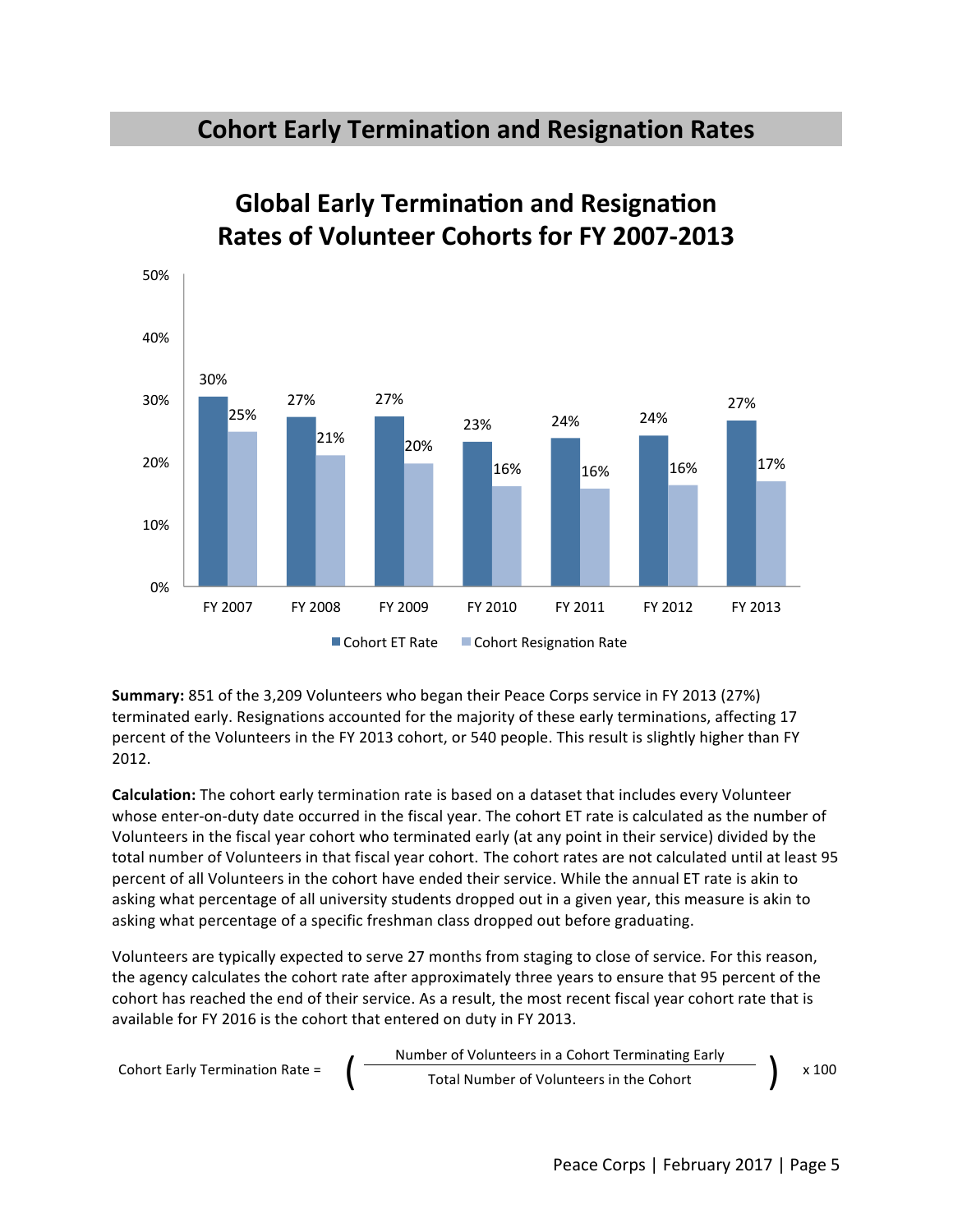### **Average Length of Service**



**Global Average Length of Service for FY 2010-2016** 

Summary: The average length of service of all Volunteers who ended their Peace Corps service in FY 2016 was 22 months compared to 21 months on average in FY 2015 and 23 months in FY 2014.

**Calculation:** The average length of service is calculated by measuring the number of months served by each Volunteer who has ended his or her service in a fiscal year. The length of service period begins with the Volunteer's enter-on-duty (EOD) date and ends with the date of either the close of service (COS) or early termination (ET). The average length of service is calculated by dividing the total number of months served by all Volunteers who left service in the fiscal year by the total number of Volunteers who ended their service in the same fiscal year.

|                               | Total Number of Months Served by Volunteers Completing or Ending Service |
|-------------------------------|--------------------------------------------------------------------------|
| Average Length of Service $=$ | in the Fiscal Year                                                       |
|                               | Number of Volunteers Completing or Ending Service in the Fiscal Year     |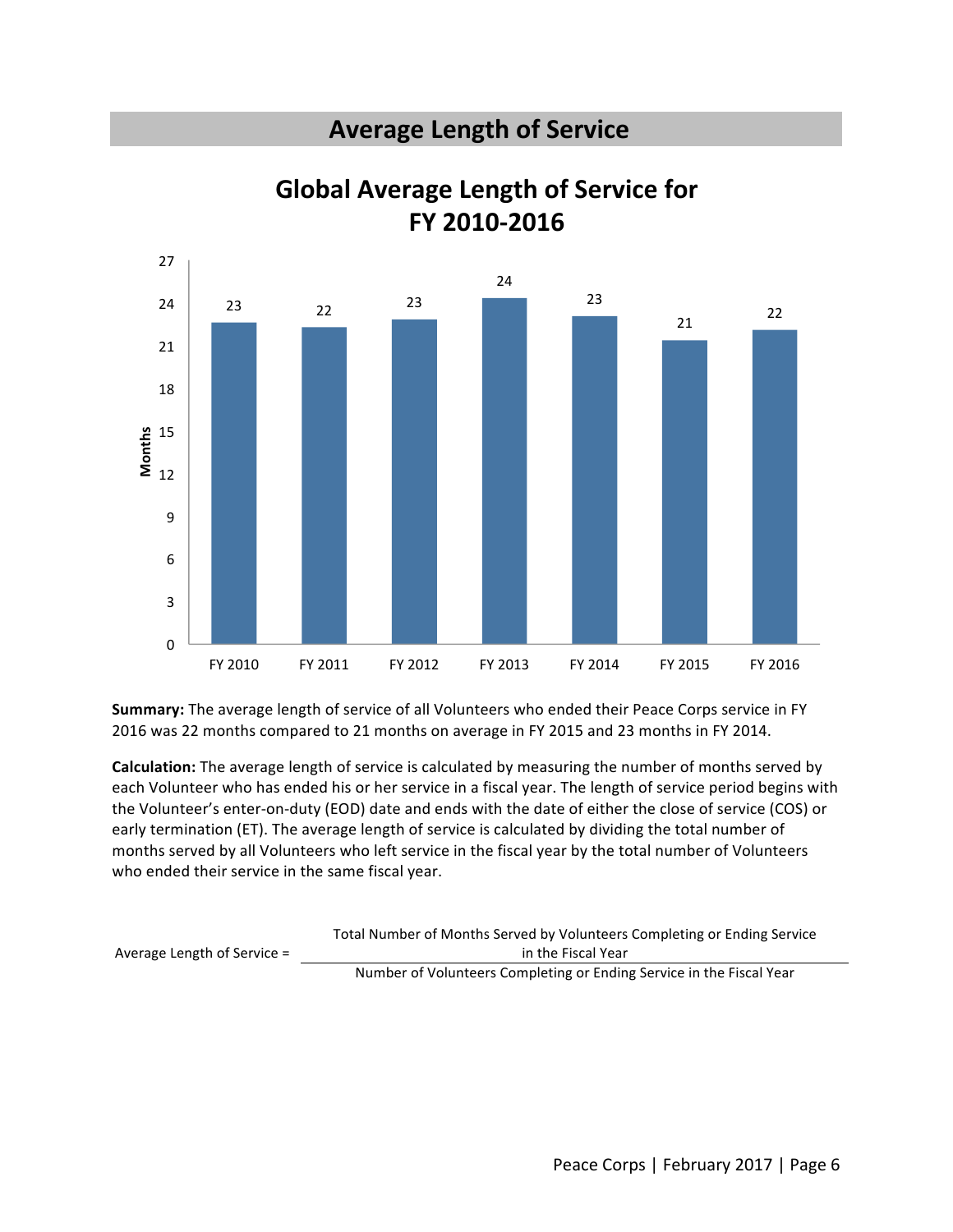# **Annual Early Termination Demographic Data—Sex**



# **FY 2016 Early Termination Rate by Sex**

Summary: In FY 2016, 766 out of 6,554 female Volunteers (12%) and 430 out of 3,886 male Volunteers (11%) left service early.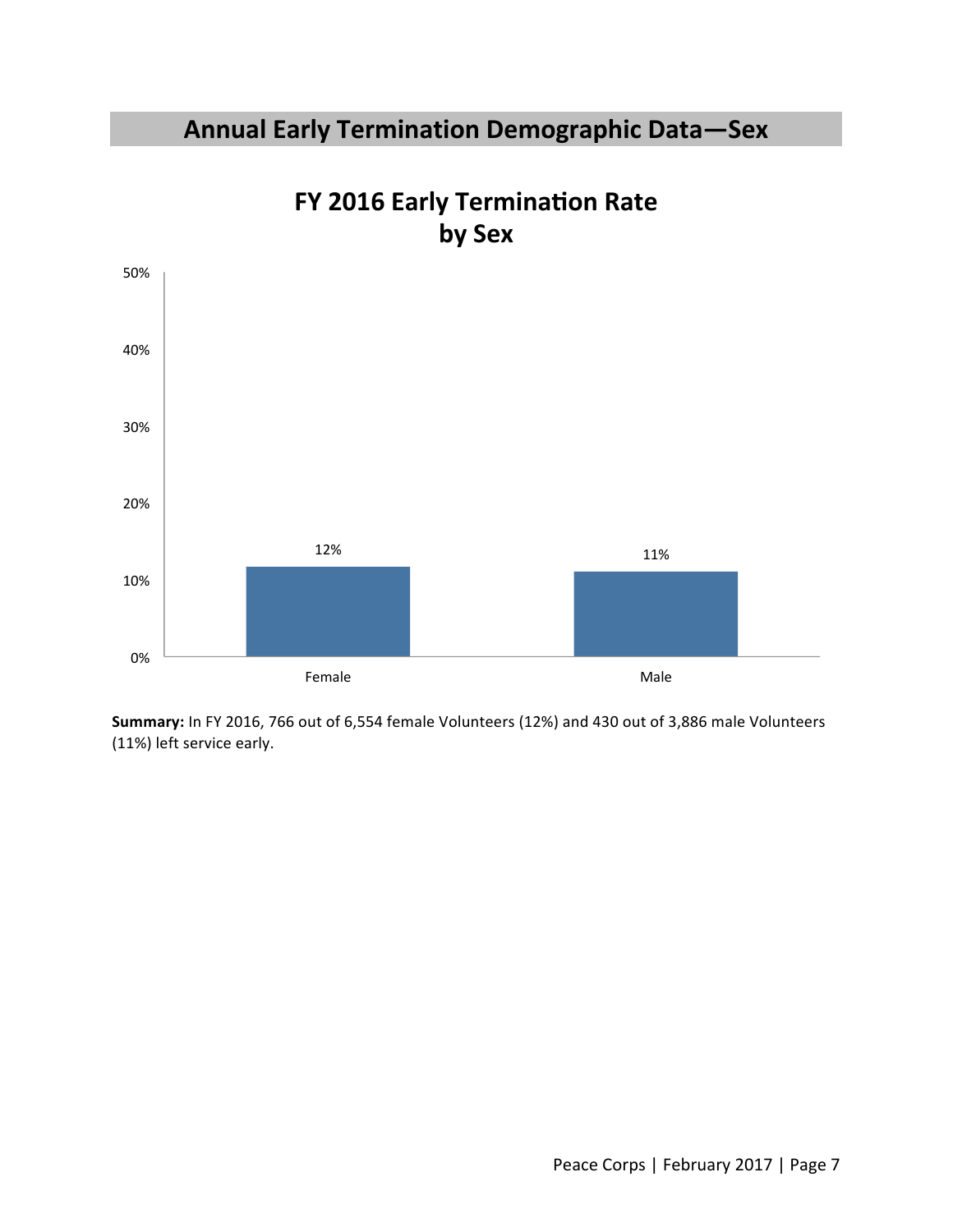### Annual Early Termination Demographic Data-Age Group



**Number of FY 2016 Volunteers by Age Group** 

**Number and Percentage of Early Terminations (ETs) by Age Group** 



**Summary:** The vast majority of Volunteers are in their 20s. This group has the lowest early termination rate of any age group (11%). The highest ET rate of any group in FY 2016 was found among Volunteers in their 70s to 80s (23%).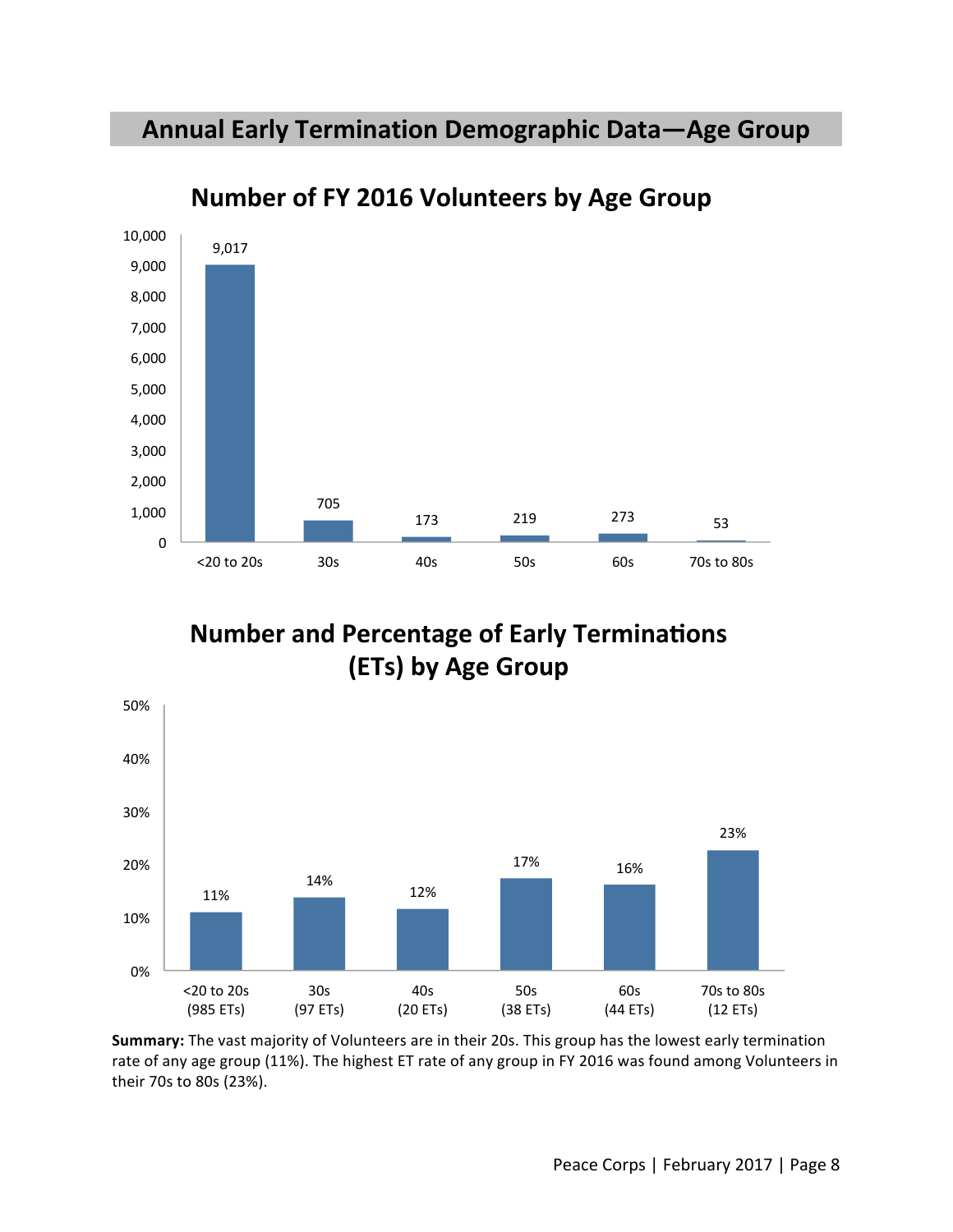### **Annual Early Termination Demographic Data—Marital Status**





**Summary:** The vast majority of Volunteers are not married. Early termination rates vary modestly across marital status groups from a low of 11 percent among Volunteers who are single/engaged to highs of 18-21 percent for Volunteers who are married (most of whom are serving with their spouse) or who got married as a Trainee or Volunteer.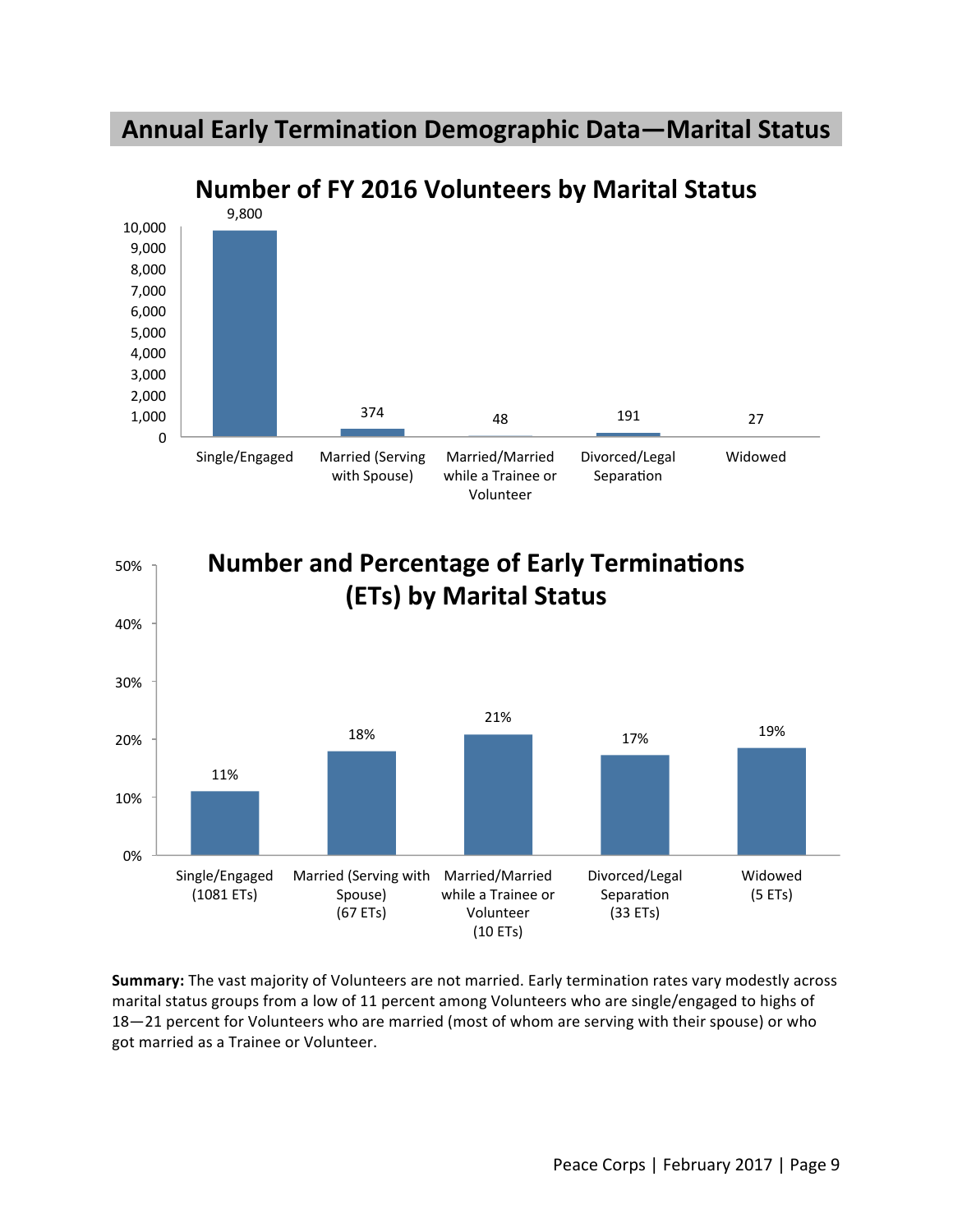



![](_page_10_Figure_2.jpeg)

![](_page_10_Figure_3.jpeg)

**Summary:** The vast majority of Volunteers have an undergraduate or higher education. Early termination rates vary modestly by educational level from a low of 11 percent among college graduates to a high of 15 percent of Volunteers who have had some graduate study or completed a graduate degree. 

**Calculation Notes:** The group "AA degree or some college" includes the following categories: technical school graduate, A.A. degree or equivalent, one or two years of college completed, and three years of college completed. The group "not specified or other" includes high school graduate, other, and people who did not provide this data.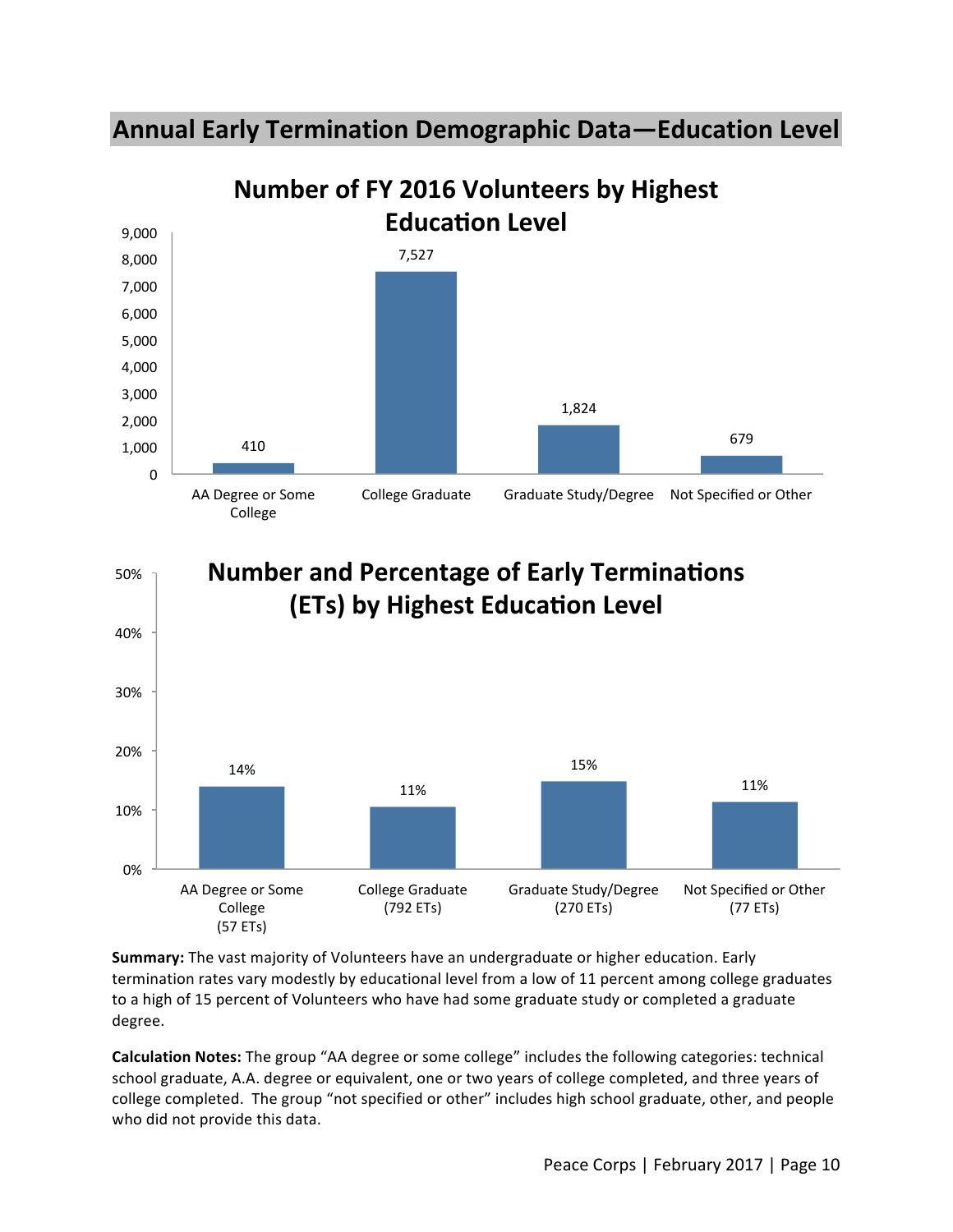### **Annual Early Termination Demographic Data—Race**

![](_page_11_Figure_1.jpeg)

## **Number of FY 2016 Volunteers by Race/Ethnicity**

![](_page_11_Figure_3.jpeg)

**Summary:** Early termination rates are similar across all racial groups. What appears to be a higher rate among American Indians and Alaskan Natives is simply due to the small size of this population (15 people).

**Calculation Notes:** The current Peace Corps application includes two demographic questions on race and ethnicity. The categories shown in the analysis above include those who self-identify as having Hispanic or Latino ethnicity *regardless of race,* while the rest of the categories include people who selfidentified with the corresponding racial group and do not identify themselves as Hispanic or Latino.